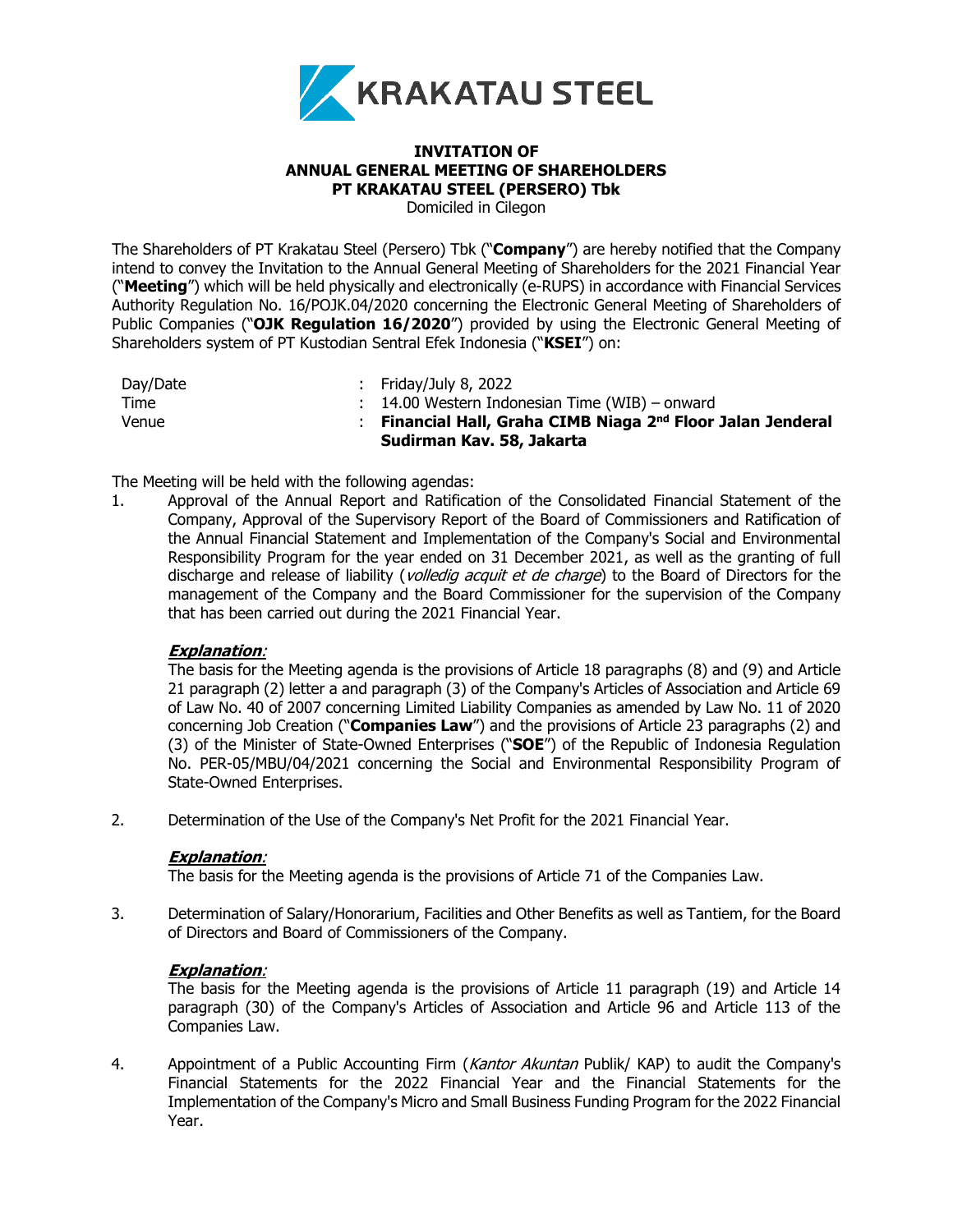## **Explanation**:

The basis for the Meeting agenda is the provisions of Article 21 paragraph (2) letter c of the Company's Articles of Association and Article 13 paragraph (1) of the Financial Services Authority Regulation ("**OJK Regulation**") No. 13/POJK.03/2017 concerning the Use of Public Accountants and Public Accounting Firms in Financial Services Activities.

5. Report on the Use of Proceeds from a Limited Public Offering with Pre-emptive Rights.

## **Explanation**:

The basis for the Meeting agenda is the provisions of Article 5 paragraph (3) of Minister of State-Owned Enterprises of the Republic of Indonesia Regulation No. PER-1/MBU/03/2021 concerning Guidelines for Proposing, Reporting, Monitoring and Changes in the Use of Additional State Capital Participation jo. Article 6 paragraph (1) of OJK Regulation No. 30/POJK.04/2015 concerning the Report on the Realization of the Use of Proceeds from the Public Offering.

6. Approval of the Extension of the Delegation of Authority to the Board of Commissioners to State the Certainty on the Amount of Capital and Number of New Shares Resulting from the Conversion of Mandatory Convertible Bonds ("**MCB**") and to Take All Necessary Actions Including Determining the Time, Method and Amount of Additional Capital of the MCB Issuer in the Context of Converting the MCB into Convertible Shares.

## **Explanation**:

The basis for the Meeting agenda is the provisions of Article 41 of the Companies Law jo. Article 11 letter m of Deed of MCB Issuance Agreement No. 173 dated December 28, 2020, drawn up before Jose Dima Satria, S.H., M.Kn., Notary in Jakarta, as amended by Amendment to the Deed of MCB Issuance Agreement No. 173 dated December 28, 2020, No. PERJ-021/SMI/0322 dated March 02, 2022 and PT Sarana Multi Infrastruktur (Persero) Letter No. S-273/SMI/DU/0322 dated March 31, 2022, concerning the Response to the Waiver Request for Special Withdrawal Requirements and Extension of Investment Fund Withdrawal Period for the Issuance of Series B Mandatory Convertible Bonds ("**Deed of MCB Issuance**"). The Company, as the MCB Issuer, is required to hold an annual general meeting of shareholders in which one of the agenda items is the extension of the delegation of authority to the Board of Commissioners to declare the fixed amount of capital and the number of new shares resulting from the conversion of MCB and to take all necessary actions including determining the time, method and amount of additional capital of the MCB Issuer as a result of the conversion of MCB into Converted Shares.

7. Approval for the Issuance of Mandatory Convertible Bonds Through Capital Increase Without Preemptive Rights Concerning Government Investments in the Context of the National Economic Recovery Program.

## **Explanation**:

The basis for the Meeting agenda is the provisions of Article 3.2 letter b point v Deed of MCB Issuance jo. Article 3 letter a and Article 8B letter b of OJK Regulation No. 14/POJK.04/2019 concerning Amendments to OJK Regulation No. 32/POJK.04/2015 concerning Capital Increase in Public Companies with Pre-emptive Rights.

8. Affirmation on the Implementation of Regulation of the Minister of State-Owned Enterprises of the Republic of Indonesia Regulation No. PER-11/MBU/07/2021 concerning the Requirements, Appointment Procedures, and Dismissal of Members of the SOE Board of Directors.

# **Explanation**:

The basis for the enforcement of the regulation in the Meeting is the provision of Article 22 paragraph (2) of the Minister of State-Owned Enterprises of the Republic of Indonesia Regulation No. PER-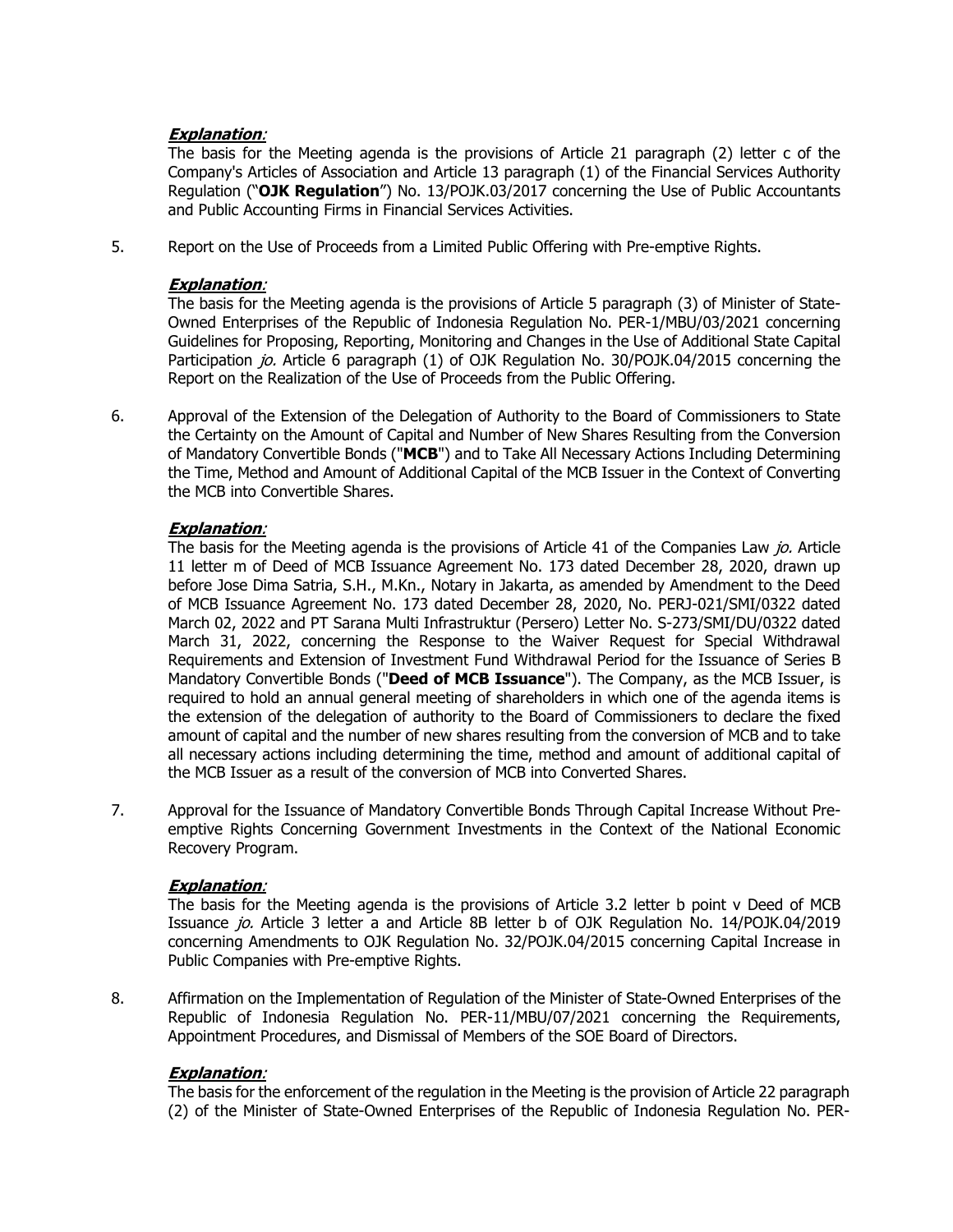11/MBU/07/2021 concerning the Requirements, Appointment Procedures, and Dismissal of Members of the SOE Board of Directors.

9. Approval on the changes in the composition of the Board of Commissioners and the Board of Directors of the Company.

### **Explanation**:

The basis for this Meeting agenda is in connection with the proposal to add new Meeting agenda from the Ministry of State-Owned Enterprises as the shareholder of the Dwiwarna Series A shares pursuant to Letter No. S-348/MBU/06/2022 dated 6 June 2022 Regarding Recommendation for the Annual General Meeting of Shareholders (GMS) of PT Krakatau Steel (Persero) Tbk.

### **Notes:**

- 1. This Invitation constitutes an official invitation for the Shareholders. Therefore, the Company will not send separate letters to the Shareholders.
- 2. Shareholders who are entitled to attend or be represented at the Meeting are Shareholders whose names are recorded in the Company's Shareholders Register or according to the securities account balance at KSEI on June 15, 2022, at the close of share trading on the Indonesia Stock Exchange (IDX).
- 3. As a measure to prevent the spread of Covid-19, as well as complying with Article 27 of OJK Regulation No. 15/POJK.04/2020 concerning the Planning and Organizing of the General Meeting of Shareholders by Publicly-Traded Companies, the Company urges Shareholders to attend the Meeting by granting power of attorney to the Company's Securities Administration Bureau (Biro Administrasi Efek/ "**BAE**"), namely PT BSR Indonesia, through the eASY.KSEI facility (https://akses.ksei.co.id) which has been provided by KSEI as an electronic authorization mechanism.
- 4. In connection with the Implementation of Restrictions on Community Activities (Pemberlakuan Pembatasan Kegiatan Masyarakat/ "PPKM") and Article 9 of OJK Regulation 16/2020, the Company limits the physical presence of shareholders at the Meeting. Shareholders who wish to attend the Meeting can attend the Meeting electronically using the KSEI system using the eASY.KSEI application. To use the eASY.KSEI application, Shareholders can access the eASY.KSEI menu, eASY.KSEI Login submenu located in AKSes facility [\(https://akses.ksei.co.id/\)](https://akses.ksei.co.id/).
- 5. Shareholders who can attend in person electronically as mentioned in point 4 are local individual shareholders whose shares are kept in the KSEI collective custody.
- 6. Prior to determining participation in the Meeting, Shareholders are required to read the provisions conveyed through this Invitation as well as other provisions related to the implementation of the Meeting based on the authority determined by the Company. Other provisions can be seen through the attachment on the 'Meeting Info' feature on the eASY.KSEI application and/or the Meeting invitation found on the Company's website.
- 7. Shareholders who will physically attend the Meeting or Shareholders who will exercise their voting rights through the eASY.KSEI application, may inform their attendance or appoint their proxies, and/or submit their vote in the eASY.KSEI application.
- 8. The deadline for submitting a declaration of attendance or power of attorney and vote in the eASY.KSEI application is by 12.00 Western Indonesian Time 1 (one) business day prior to the date of the Meeting.
- 9. Shareholders who will attend or provide power of attorney electronically to the Meeting through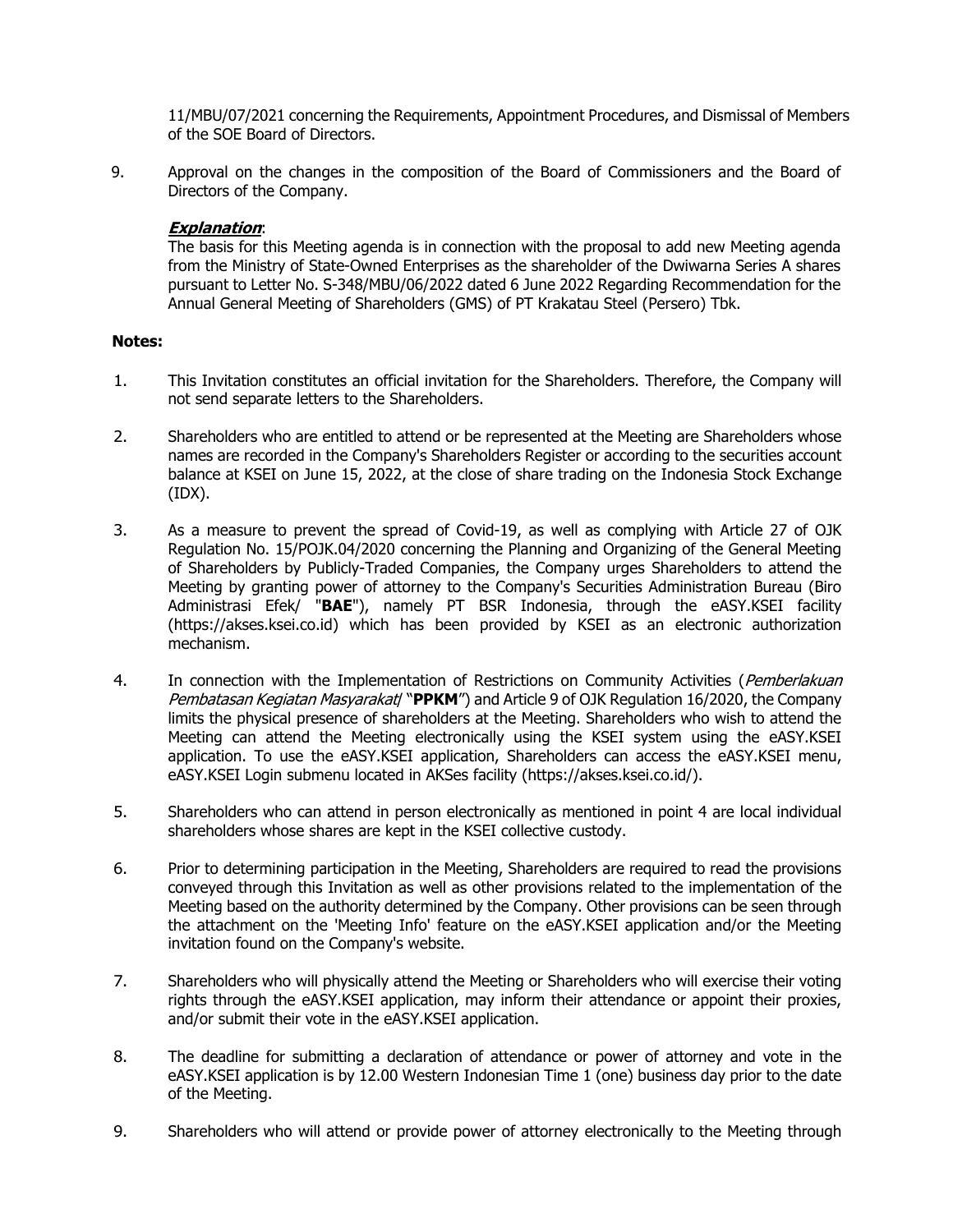the eASY.KSEI application must pay attention to the following matters:

- a. Mechanism of Shareholders Attendance via e-GMS:
	- i. Shareholders who will attend the Meeting using the e-GMS and e-Voting modules in the eASY.KSEI application, must register at the latest one day prior to the Meeting through www.access.ksei.co.id.
	- ii. Shareholders and Proxy receive e-mail notification 1 (one) day prior to the Meeting via webinar.
	- iii. Shareholders and Proxy are required to have an account in AKSes to be able to access the Meeting link.
	- iv. The webinar link can be reached through AKSes Web and AKSes Mobile.
	- v. On the date of the Meeting, Shareholders who will participate in the Meeting using the e-GMS and e-Voting modules must conduct self-registration electronically at eASY.KSEI via www.access.ksei.co.id.
- b. Registration Process:
	- i. Local individual shareholders who have not provided a declaration of attendance or power of attorney in the eASY.KSEI application by the time limit in point 8 and wish to attend the Meeting electronically are required to register attendance in the eASY.KSEI application on the date of the Meeting until the electronic registration period for the Meeting is closed by the Company.
	- ii. Local individual shareholders who have provided a declaration of attendance but have not cast a minimum vote for 1 (one) Meeting agenda in the eASY.KSEI application until the time limit in point 8 and wish to attend the Meeting electronically are required to register attendance in the eASY application. KSEI on the date of the Meeting until the electronic registration period of the Meeting is closed by the Company.
	- iii. Shareholders who have given power of attorney to the proxies provided by the Company (Independent Representative) or Individual Representative but the shareholders have not cast a minimum vote for 1 (one) Meeting agenda in the eASY.KSEI application until the time limit in point 8, then, proxies representing the shareholders is required to register attendance in the eASY.KSEI application on the date of the Meeting until the electronic registration period of the Meeting is closed by the Company.
	- iv. Shareholders who have given power of attorney to the participant/Intermediary proxy (Custodian Bank or Securities Company) and have cast their vote in the eASY.KSEI application until the time limit in point 8, then the representative of the proxy who is registered in the eASY.KSEI application is required to register attendance in the eASY.KSEI application on the date of the Meeting until the electronic registration period of the Meeting is closed by the Company.
	- v. Shareholders who have given a declaration of attendance or given power of attorney to the proxy provided by the Company (Independent Representative) or Individual Representative and have cast a minimum vote for 1 (one) or all Meeting agenda in the eASY.KSEI application no later than the time limit in point 8, the shareholders or proxies do not need to register attendance electronically in the eASY.KSEI application on the date of the Meeting. Share ownership will be automatically calculated as the attendance quorum and the votes that have been cast will be automatically taken into account in the Meeting vote.
	- vi. Any delay or failure in the electronic registration process as referred to in numbers i – iv for any reason will result in the shareholders or their proxies being unable to attend the Meeting electronically, and their share ownership will not be counted as the attendance quorum at the Meeting.
- 10. In the event that the Shareholders will physically attend the Meeting, the Shareholders may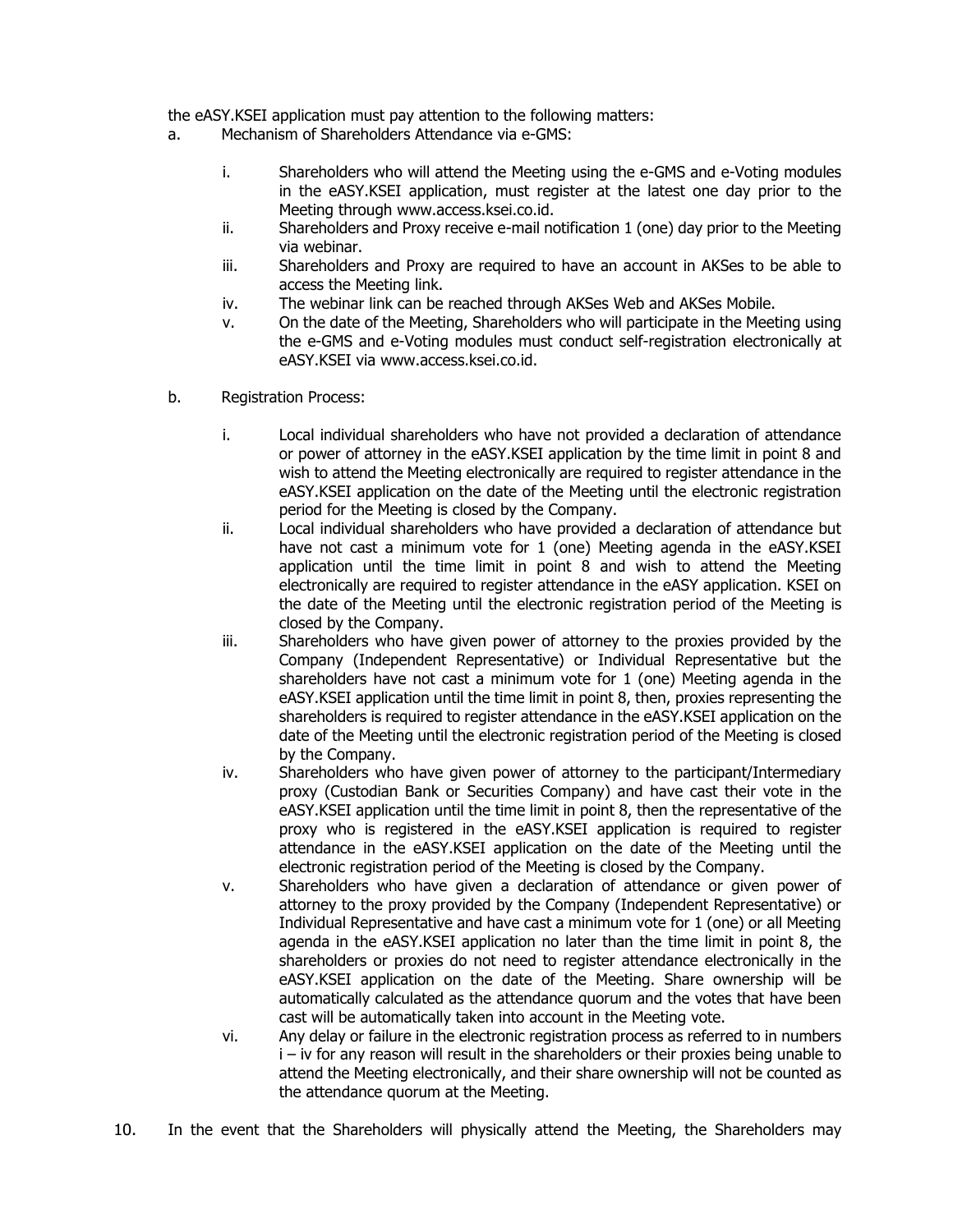download the Power of Attorney form on the Company's website or obtain such form at the BAE PT BSR Indonesia office, Sindo Building, 3<sup>rd</sup> Floor, J.I. Wahid Hasyim No. 38, Central Jakarta, phone +62 21 80864722. The completed Power of Attorney is sent to the BAE PT BSR Indonesia via email at adm.efek@bsrindonesia.com no later than July 7, 2022, and the original documents must be brought to the Meeting.

- 11. Shareholders or their proxies who will physically attend the Meeting are requested to submit a photocopy of their Identity Card or other identifications before entering the Meeting room. Shareholders in the form of Legal Entities are required to bring a photocopy of the latest Articles of Association and the composition of the company's management. Shareholders in KSEI's collective custody are required to submit a Written Confirmation for the Meeting, which can be obtained at the BAE office or custodian bank. where Shareholders open their securities accounts. Registration of Shareholders or their Proxies at the Meeting venue is closed 30 minutes before the Meeting starts or at 13.30 Western Indonesian Time.
- 12. Materials on the Meeting Agenda are not provided physically and can be accessed and downloaded on the Company's website and/or e-GMS (eASY.KSEI) since the date of the Meeting Invitation dated July 7, 2021, until the Meeting is held in accordance with Article 18 paragraphs (1) and (2) of OJK Regulation No. 15/POJK.04/2020 concerning the Planning and Organizing of the General Meeting of Shareholders by Publicly-Traded Companies.
- 13. Shareholders or their proxies who will remain physically present at the Meeting are required to follow the directives and health procedures for Covid-19 prevention set out at the Meeting venue and the following PPKM provisions:
	- a. Be present at the meeting place at least 30 minutes before the Meeting starts and wear a mask during the Meeting.
	- b. Fill out and sign the Health Statement which is available on the Company's website to be submitted during registration.
	- c. According to the detection and monitoring, having body temperature not more than 37.3°C.
	- d. Following the direction of the Meeting Committee on implementing the physical distancing policy, either before, on, or after the Meeting. Therefore, due to the physical distancing policy, the Meeting Committee may limit the capacity of the Meeting room.
	- e. Following the procedure and protocol of avoiding the spread or infection of Covid-19 as may be determined by the Company.
	- f. Shall present vaccine certificates of minimum 2 (two) shots as evidence contained in the Peduli Lindungi application. In the event that the Shareholders or their Proxies only had 2 (two) shots of vaccine, they shall present Covid-19 Rapid Antigen Test Result of 1x24 hours or Swab PCR Test Result of 2x24 hours before the Meeting with negative result from doctor, hospital and community health center or clinic listed in the Peduli Lindungi application.
	- g. If the Shareholders or their Proxies have received the booster vaccine as evidence contained in Peduli Lindungi application, such Shareholders or their Proxies are not required to present Covid-19 Test Result or PCR Swab.
	- h. In the event that the provisions of letter a to letter g above are not met, attendance in the Meeting is not allowed.
	- i. For health reasons, the Company does not provide food and drinks to the Shareholders and the Proxies who are present at the Meeting.
- 14. The Company may re-announce if there are changes and/or additional information regarding the procedures for conducting the Meeting by referring to the latest conditions and developments related to integrated handling and control to prevent the spread and transmission of Covid-19.
- 15. The government or the competent authority may at any time issue a policy prohibiting the implementation of the Meeting or prohibiting the Shareholders of the Company from attending the Meeting in person, before or on the appointed day of the Meeting, including restrictions on Meeting